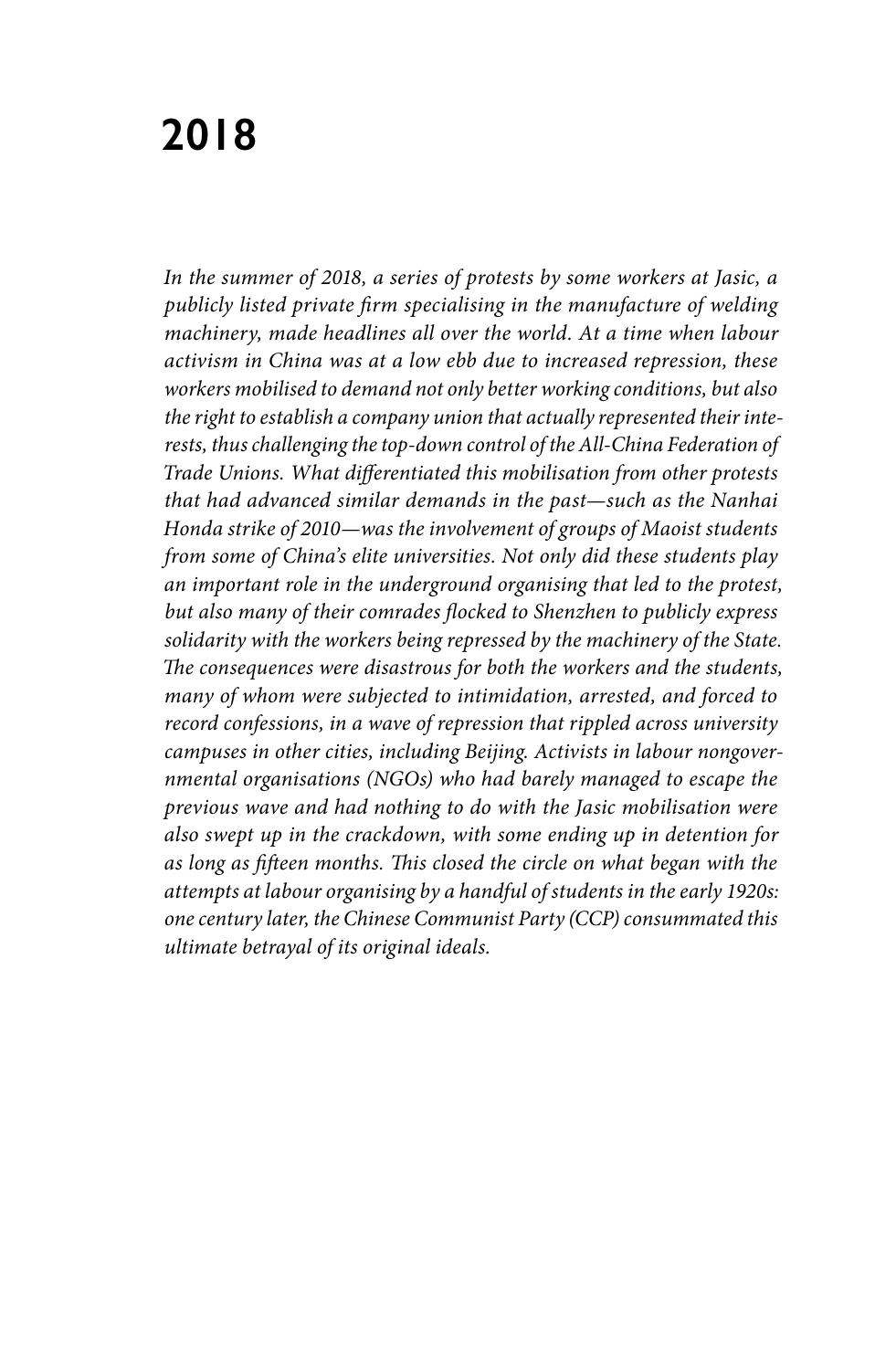# **The Jasic Struggle**

Manfred FLFSTROM

On 22 July 2018, people passing the Yanziling Police Station in Shenzhen's crowded Pingshan district would have come across an unusual protest by workers. The participants did not mill about in the street seeking sefety in Shenzhen's crowded Pingshan district would have come across an unusual protest by workers. The participants did not mill about in the street, seeking safety in numbers. Nor did they draw on the familiar repertoire of more confrontational tactics developed over the previous two decades of industrial conflict in their country, such as carrying a banner, blocking a road, or threatening suicide. Instead, one by one, they came forward and delivered long, impassioned speeches in hoarse voices denouncing their oppressive working conditions, the unresponsiveness of the local trade union apparatus, and police violence in reaction to previous mobilisations.1 Onlookers would have learnt that the site of the protest was no accident. The Yanziling station had only days before held several of the protesters and, surprisingly, even after having been released, these individuals had returned to the place of their detention to demonstrate.

Two weeks later, observers would have been yet more astonished. On the afternoon of 6 August, they would have seen not just the same workers making speeches in the same place (something the workers had done on several occasions by then), but also university students, retired stateowned enterprise (SOE) employees, and old Communist Party cadres from around the country, many of them wearing white T-shirts with black and white sketches of the workers from the previous protests and the words 'Solidarity Is Power' (团结就是力量) in red. Some held portraits of Chairman Mao. And there were banners now, too: 'The workers are innocent! Forming a union is not a crime!'2 Again, demonstrators took turns addressing whoever stopped to listen, while their words, this time, touched on yet broader themes: worker–intellectual unity—'Today's students are tomorrow's workers' (今天的学生就是明天的工人)—and the need for everyone struggling under 'this structure' (这样的制度下) to unite.<sup>3</sup> Sentiments like these had rarely been voiced in the thousands of labour conflicts that occurred during the three decades since the Tiananmen protests.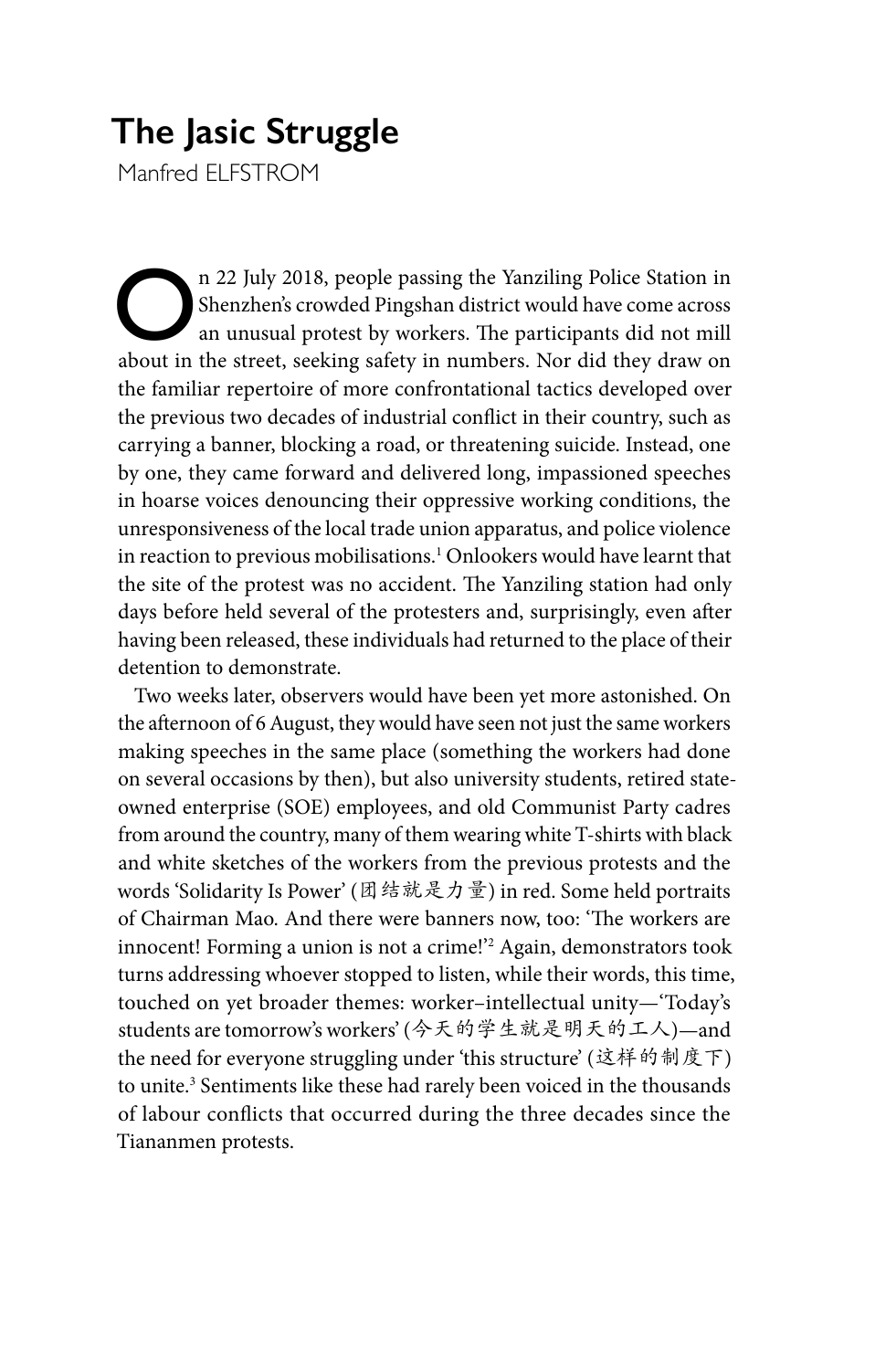These remarkable scenes were part of what became known as the 'Jasic campaign' (佳士运动). This essay will explain how the campaign started, the unusual alliances that formed during its course, and the repressive response it drew from authorities, and it will reflect in a preliminary manner on what it might mean for the future.

### How the Campaign Started

The Jasic campaign started in early 2017 with a dispute at the Shenzhen Jasic Technology Company Limited, a welding equipment manufacturer that employs around 1,000 people and is listed on the Shenzhen Stock Exchange. Employees there had run out of patience with, among other things, managerial physical and verbal abuse, the company's constant redefinition of rest days (调休), extensive fines for various work rule infractions, and underpayment of social insurance premiums and housing allowances. In mid-2017, some workers brought their complaints to the local labour bureau and won a partial rollback of the most onerous policies. But people remained angry. The workers thus resumed their efforts in March and April 2018, focusing on the fines in particular. Again, the labour bureau put some pressure on Jasic and managers agreed to change, but the factory would not return money already deducted.<sup>4</sup>

Several Jasic employees then launched a unionisation drive, which followed procedures recommended to organisers by some officials they had approached in the local trade union of Pingshan district. Shenzhen had in the preceding years embarked on a notable effort to revitalise the district level of the union bureaucracy, so starting there made sense.<sup>5</sup> However, the effort ran up against foot-dragging on the part of management, who agreed in principle to establish a union but would not supply the necessary documents. Instead, Jasic ended up holding elections for a Staff and Workers Representative Congress (职工代表大会)—a body that usually exists in parallel with enterprise-level unions. Managers furthermore excluded the union organisers from the election. The worker organisers responded with a letter in support of a real union signed by eighty-nine of their coworkers.<sup>6</sup>

From there, the conflict intensified. Leading activists were assigned by management to new positions in the company, attacked by thugs, and eventually roughly escorted out of the plant. When they returned to protest on 20 July, there was a clash with security, and the police intervened, detaining and severely beating several individuals. The detainees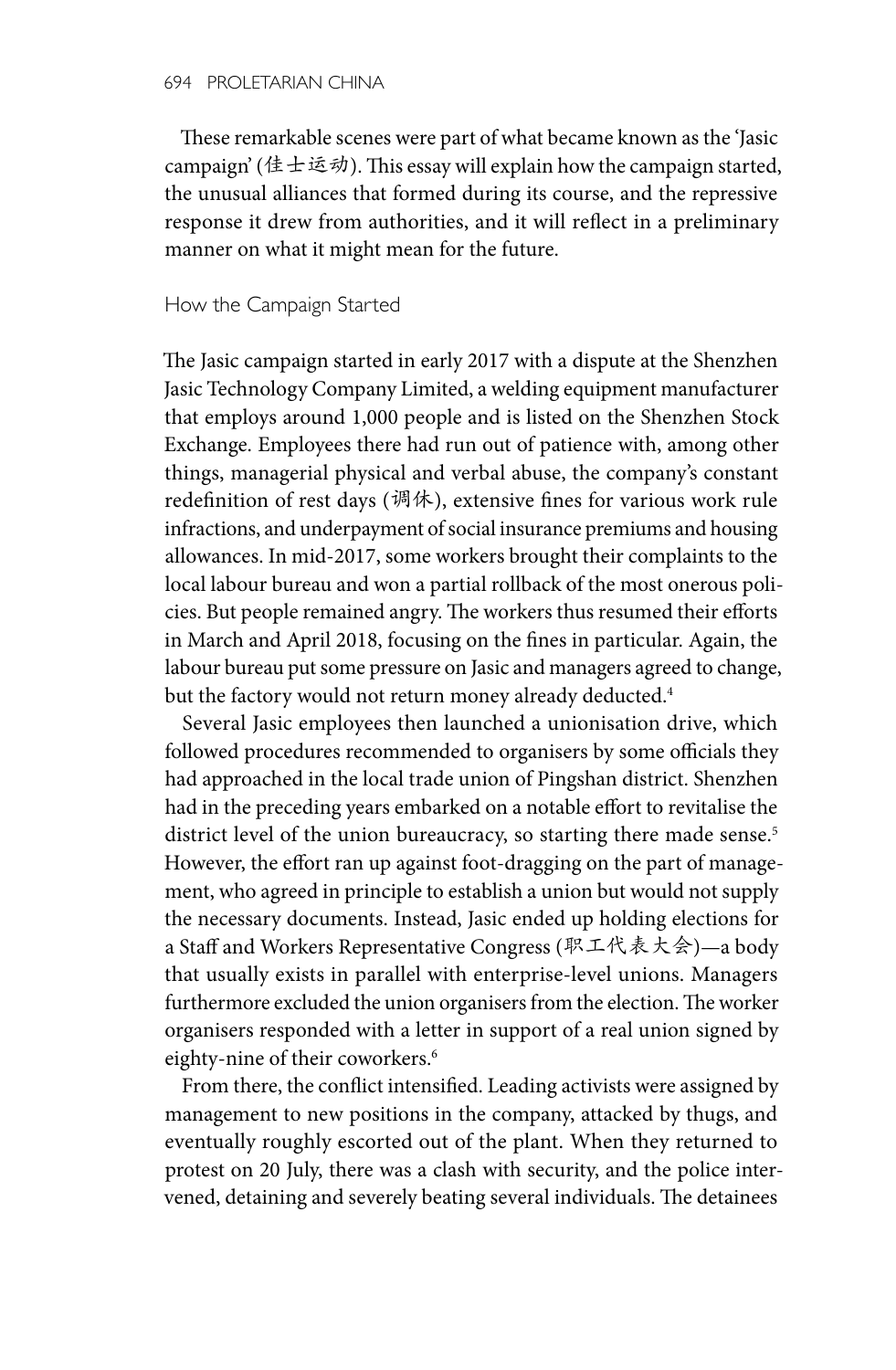were released the next day. However, on 21 and 22 July, workers gathered outside the Yanziling Police Station, where their colleagues had been detained, and reiterated their grievances. In addition, they called for the officers who had mistreated their comrades to be punished.

If at first there seemed to be some (limited) space for advancing the Jasic workers' aims within the country's established channels, now the State and its union closed ranks with the powerful local employer (the factory is just one of three run by the firm, which also has several research and design offices and has received various provincial and national prizes). The local trade union of Pingshan district not only refrained from exerting further pressure on the company, but also publicly lauded management's cooperation, while accusing the workers of illegal activities.7 On 27 July, the day after a dramatic night-time rally by the workers, police detained more than thirty protesters—an unusual crackdown even by the standards of the Xi Jinping era. When protesters gathered again to demand their coworkers' release, over a dozen more were taken into custody.8 The authorities now viewed the incident as a political challenge.

Workers would make little further progress with regard to their original aims. Although an enterprise-level union was eventually formed at Jasic, it was fully under management supervision. According to a filing by the Chinese Government in response to a freedom of association complaint to the International Labour Organisation (ILO), the newly established union at Jasic focused on 'holiday benefits, the organization of cultural and sports activities, the improvement of welfare benefits, and adjustment of the wage system, as well as organized visits to workers living in difficult conditions'.9 It is unclear to the author what, if anything, happened with regard to the complaints about fines, abusive managers, and other thorny issues; however, the Jasic campaign would nonetheless continue to widen its ambit, becoming a national—and even international—phenomenon.

#### Support for the Jasic Workers

Almost from the beginning, the Jasic workers had significant external support. From the incident on 20 July onwards, letters backing the workers circulated among leftists on the Chinese internet. Social justice–minded university students like Shen Mengyu, a recent graduate of nearby Sun Yat-sen University in Guangzhou who had been active in labour organising since graduation, joined the protests early on and helped form the Jasic Workers Solidarity Group (佳士工人声援团). Others, like Peking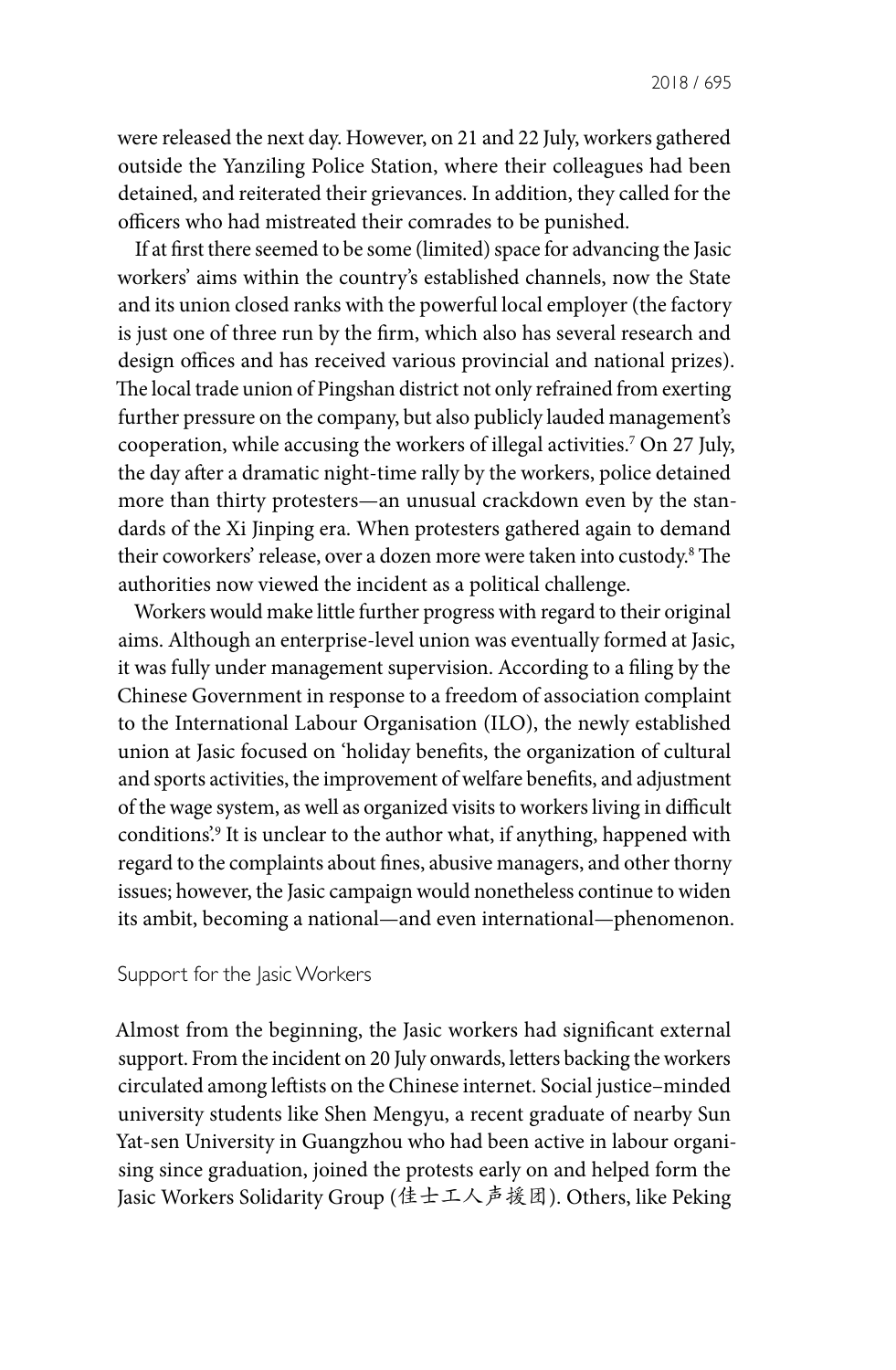University student Yue Xin, who had already played an influential part in China's #MeToo movement and who wrote a powerful online letter drawing attention to the workers' cause, travelled to Shenzhen to help. On campuses around the country, Marxist reading groups held information events. These groups had been organising on behalf of migrants and campus employees and now saw an opportunity to make a bigger contribution. Dozens of students eventually moved into a flat in Huizhou and devoted themselves full-time to the cause. Even more than the workers, the students would become the campaign's public face.<sup>10</sup>

Students were not the only ones who joined the struggle, though. There were other outsiders who showed support, too, especially former SOE employees and Party cadres from the interior, where protests against public sector restructuring had raged in the late 1990s and early 2000s (see William Hurst's and Ching Kwan Lee's essays in the present volume). Many of these people—along with the students—were members of leftist networks connected through websites like *Utopia* (乌有之乡). Some belonged to a Maoist tendency that described itself as the Marxist-Leninist-Maoist Left (MLML) and contrasted its politics with the more nationalist and pro-regime Maoists who had gained notoriety online and off as virulent critics of liberals and foreigners (some in the MLML would later express concerns about the students' naivety).<sup>11</sup> It has been reported that the worker-activists at Jasic themselves hailed from the same circles and joined the factory with the precise purpose of initiating a high-profile confrontation like the one that occurred.12 Interestingly, the organisers did not engage local labour nongovernmental organisations (NGOs), which displayed sympathy but also wariness towards the struggle. Nonetheless, there was outreach beyond the confines of the radical left. At one point in the confrontation, for instance, organisers drew on the expertise of the liberal human rights activist Hu Jia, who had been imprisoned in the past for his HIV/AIDS and civil liberties advocacy.<sup>13</sup>

People mobilised further afield, as well. In Hong Kong, the independent Hong Kong Confederation of Trade Unions and several civil society groups marched on the Central Government's Liaison Office in solidarity with the Jasic workers and their supporters.<sup>14</sup> There were protests in Europe and the United States, too. The International Trade Union Confederation lodged a complaint about the case and other instances of labour rights violations in China with the ILO.<sup>15</sup> When the government began to crack down on the students in earnest, Cornell University's School of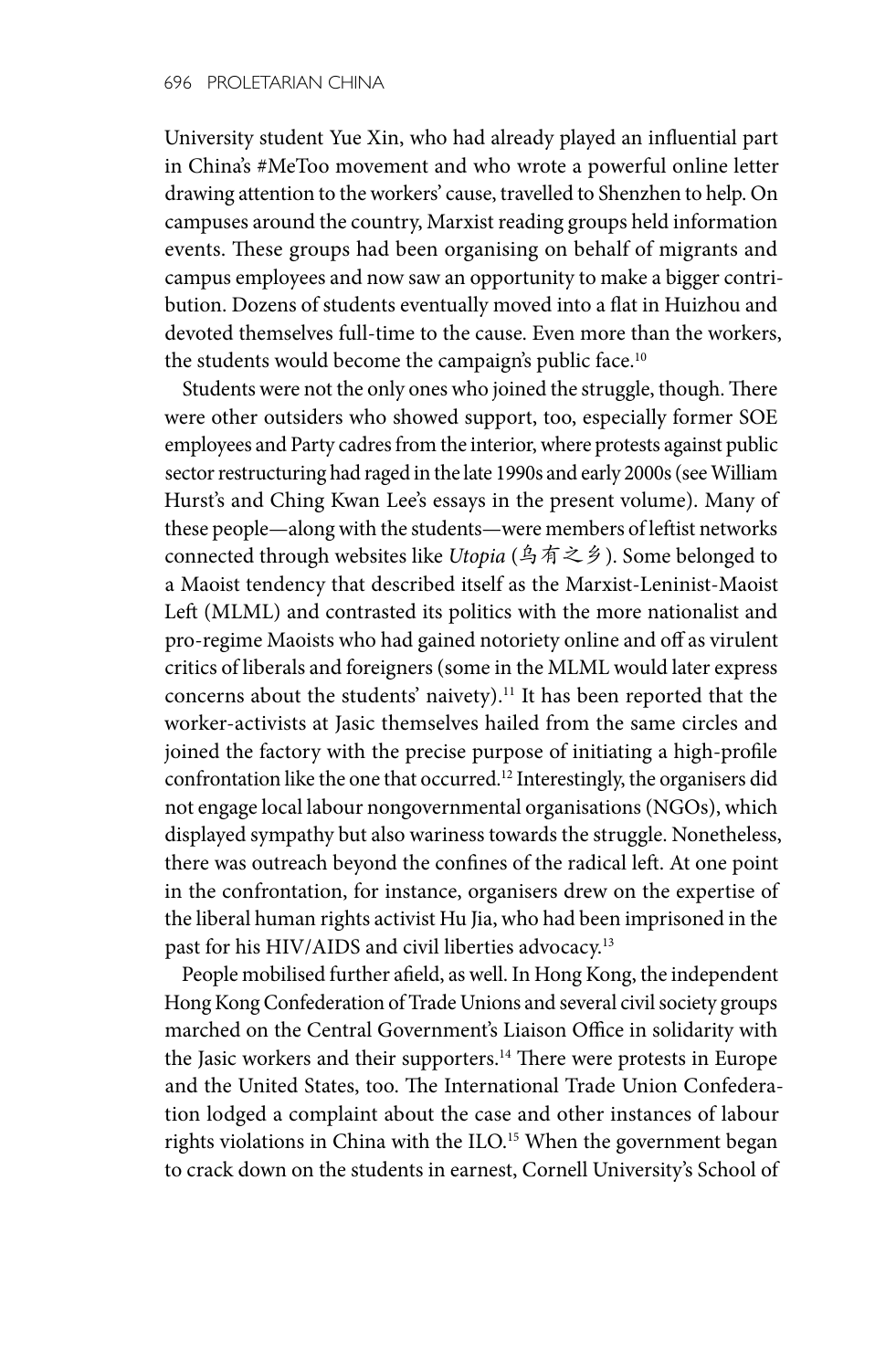Industrial and Labor Relations severed its ties with Renmin University, where there were forced disappearances from campus.<sup>16</sup> Left academics from Noam Chomsky to Slavoj Žižek committed to boycotting official Marxist conferences in China.17 From a relatively narrow factory dispute, the Jasic campaign became a major showdown. As such, it is not surprising that the government treated its participants with severity.

#### State Repression of the Campaign

State repression marked the Jasic campaign from the start. First, there were the arrests of protesting workers. Three of these people would eventually be formally charged with 'gathering a crowd to disrupt order in a public place': Li Zhan, Mi Jiuping, and Yu Juncong. A staffer and the legal representative of the NGO Shenzhen Dagongzhe Migrant Workers Centre were detained next, although by all reports the group played no meaningful role in the dispute; the staffer, Fu Changguo, would eventually face formal charges along with the three Jasic workers.<sup>18</sup> Student Shen Mengyu disappeared on 11 August. Then, in an article on 24 August, *Xinhua News* blamed the unrest on local civil society groups colluding with hostile foreign forces, signalling a harder government line.<sup>19</sup> On 26 August, riot police stormed the apartment in Huizhou shared by student supporters, detaining about forty individuals, including Yue Xin.<sup>20</sup>

Things ramped up again in the autumn. In early November, authorities swept up student activists in Nanjing, Shanghai, Wuhan, and Guangzhou. A Peking University student leader was kidnapped.21 In December, two of the trade union officials who had provided advice to the workers at the outset of the dispute, along with a labour lawyer, were similarly detained.<sup>22</sup> The same month, the head of Peking University's Marxist society, who was on his way to celebrate Mao Zedong's birthday in Shaoshan, Hunan, was snatched up, along with a classmate, who *did* make it to Hunan for the celebration.23 Students at the School of Economics at Renmin University of China reported being forced to stay home under police monitoring.<sup>24</sup> Police summoned the remaining activists and showed them 'confession' videos of people who had been detained earlier, like Yue Xin.25

Finally, Peking University administrators stepped in and reorganised the university's Marxist society into a group comprising Communist Youth League members, who devoted their inaugural reading session to an anthology of neo-Confucian writings; each also received a copy of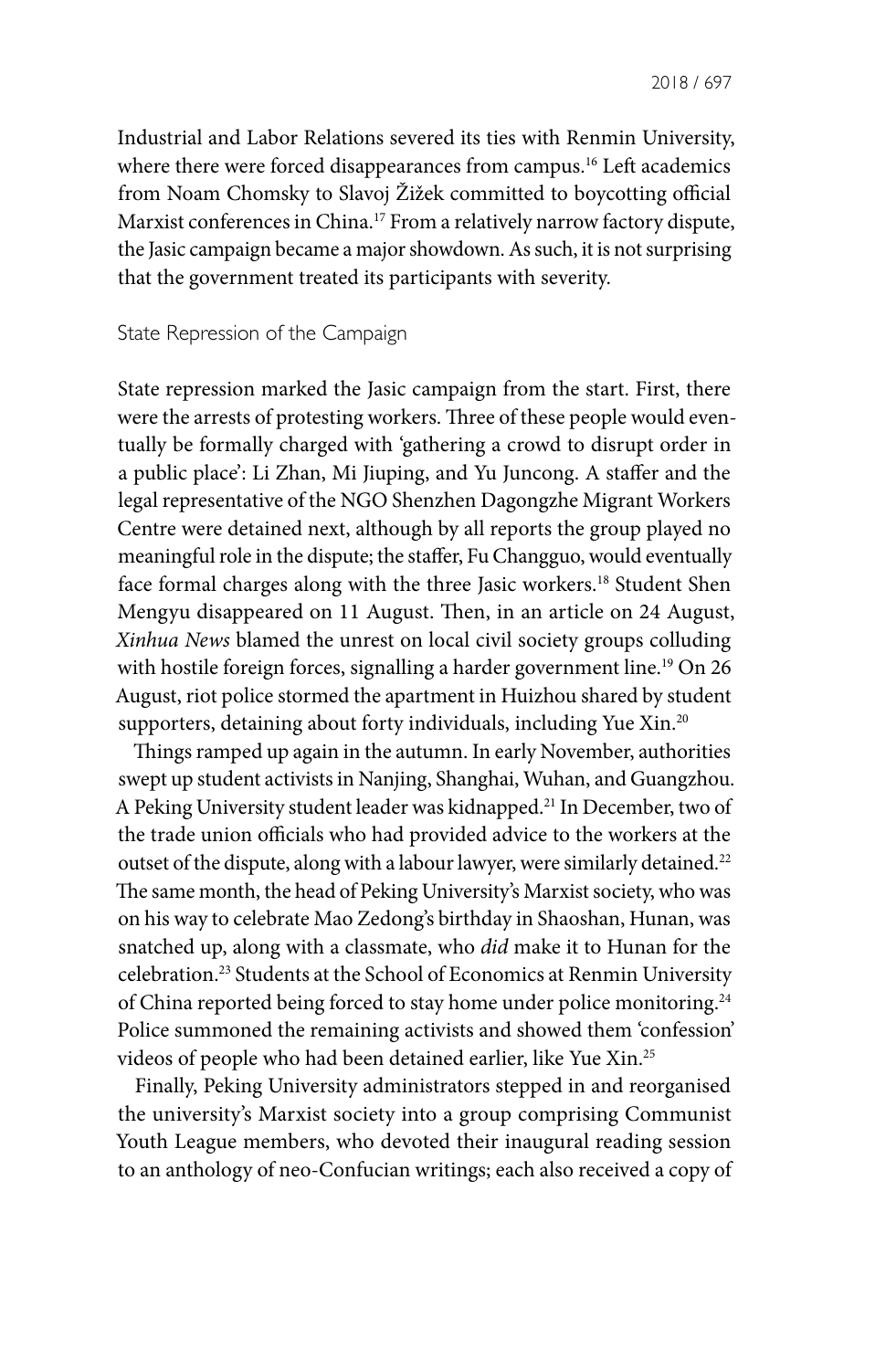President Xi Jinping's book on governance at the close of the session.<sup>26</sup> By early 2019, the extraordinary flowering of dissent had largely been mopped up.

## The Meaning of Jasic

What, then, did it all mean? The implications of the Jasic campaign have already been the subject of some discussion. For example, in editorials and public comments, labour sociologist Pun Ngai has described the campaign as historic, highlighting in particular the workers' emphasis on union rights, which she believes marked an important shift away from the narrowly economic claims of most previous mobilisations and towards a more political conceptualisation of workers' role in society.27 Leftist public intellectual Au Loong-Yu has countered that there had already been several other large-scale union-related disputes in the country before Jasic—for instance, the Uniden, Ole Wolff, and Yantian Container strikes, to mention just a few examples of the worker mobilisations that took place in the previous fifteen years—and cast doubt on whether the actions of a few dozen workers can be said to represent a change among workers in China more generally.<sup>28</sup> What Au has instead found special about Jasic is the campaign's break from the country's tired intellectual divisions: Chinese liberals versus the New Left and neo-Maoists. Sociologist Jenny Chan, meanwhile, has highlighted how the participation of students in the campaign is reminiscent of early twentieth-century organising.29 Sociologist Yueran Zhang, while describing the campaign as 'an extraordinary feat' in terms of the scale of organising involved, has been critical of the vanguardist orientation of the Jasic activists, describing them as identifying more as 'revolutionary cadres' than 'labour organisers' and consequently poorly prepared to engage workers in a way that might build real power on the shopfloor.30 Brian Hioe, editor of *New Bloom Magazine*, has wondered whether, barring some further expansion of activism in the future, the importance of Jasic may turn out to have been largely exaggerated.<sup>31</sup>

These assessments all offer important insights. But there are other lenses through which we can appreciate the campaign's uniqueness, while recognising its limits. First, if we approach it from a social movement perspective, Jasic represented a rare post-Tiananmen example of a fully fledged movement. Charles Tilly and Sidney Tarrow define a 'social movement' as 'a sustained campaign of claim making, using repeated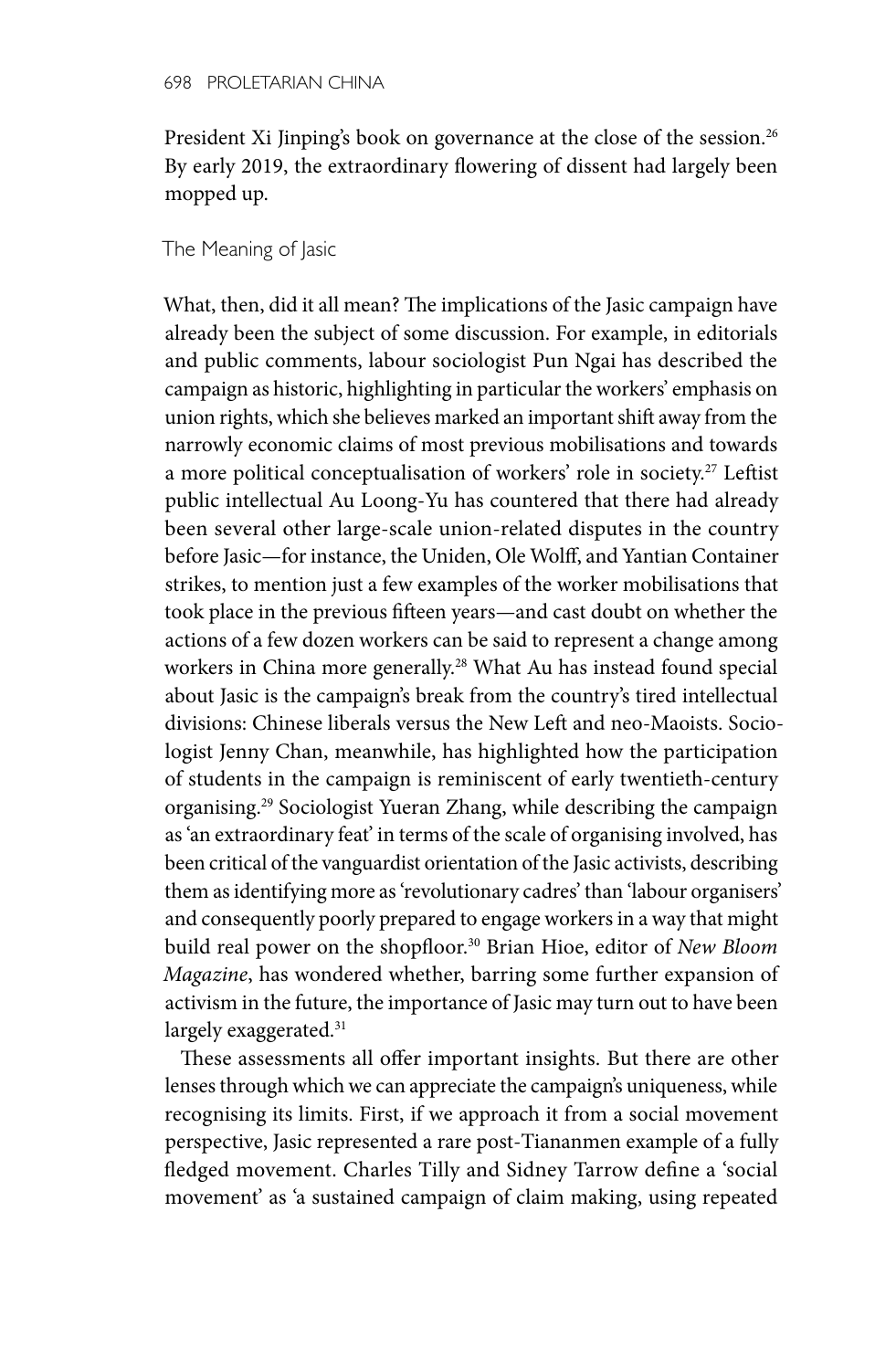performances that advertise the claim, based on organizations, networks, traditions, and solidarities that sustain these activities.<sup>32</sup> Many observers have commented on the ephemeral nature of most Chinese labour disputes and their general lack of cross-worksite let alone cross-provincial organising.33 In contrast, the Jasic campaign was, depending on how you count it, sustained for nearly one year and, as noted, drew in people from across the country, some of whom organised on their campuses or in their hometowns and others of whom relocated to Shenzhen to join the fight—all of whom were surprisingly open in their advocacy. Moreover, it developed a distinctive set of performances—the dramatic speeches in the streets described above—and even its own branding, as seen in the image of protesting workers and the stirring solidarity slogan that featured on participants' T-shirts (and on websites and Twitter accounts). The only other phenomena in China that have displayed this level of being a 'movement' have arguably been certain environmental campaigns, feminist organising, and rights lawyering.

Second and relatedly, if we approach the Jasic campaign from the perspective of China's governance strategy, we can appreciate the ties that Jasic built between communities that had intentionally been quite separated. China under the Communist Party has been described as a 'honeycomb' polity.<sup>34</sup> In the Mao era, as others in this volume have described, workers were frequently encouraged to join mass political campaigns. So, too, were peasants, intellectuals, and others. But aside from the most chaotic moments of the Cultural Revolution, in general, that mobilisation was firmly contained within the walls of the honeycomb.35 Scholars have similarly described reform-era Chinese Communist Party (CCP) rule as pitting different groups against each other: migrants against SOE workers, and professionals against both.<sup>36</sup> The great mass of people who filled Tiananmen Square in 1989, for instance, was undercut by divisions that were actively maintained by the authorities and participants alike. In particular, Tiananmen student leaders—intent on preserving the purity of their cause and worried about repression—excluded worker-activists until the last days of the movement (see Zhang's essay in the present volume).37 There were *some* twenty-first-century precedents for the Jasic campaign: students went undercover to expose abuses in Coca-Cola and Foxconn facilities in 2009 and 2010 and backed sanitation workers in Guangzhou in 2014.38 But none of these incidents came close to challenging the underlying and reinforced divisions of Chinese society in the way that Jasic did.